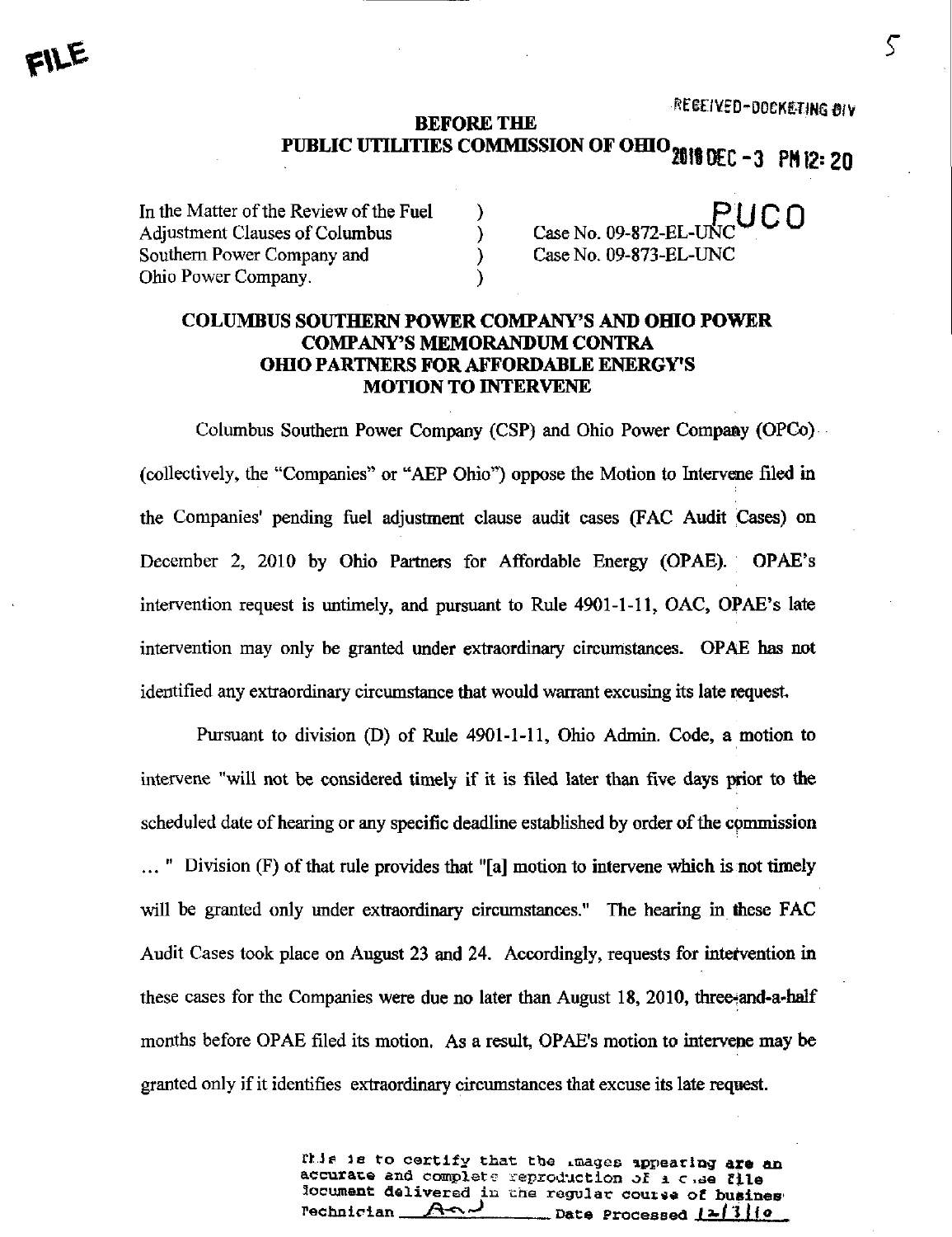OPAE does not identify any circumstances, let alone extraordinary circumstances, that excuse its late intervention request. Acknowledging that the hearing in the FAC Audit Cases already has concluded and, thus, that its intervention request is untimely, OPAE states that it "should be granted intervention for the limited purpose of opposing the stipulation and recommendation filed in these dockets on November 30, 2010." OPAE is already able to oppose the November 30 Stipulation and Recommendation (Stipulation) because it is already a party to Case No. 10-1261-EL-UNC (Significantly Excessive Earnings Test (SEET) Case). As a result of its status as an intervening party in the SEET Case, OPAE may participate fully in the Commission's review of the Stipulation, And, if it continues to oppose the Stipulation, it may present its opposing views for the Commission's consideration, through its own testimony and crossexamination of any proponent witness at the hearing on the Stipulation and through arguments in a post-hearing brief.

OPAE's contention that it requires the opportunity to review the record in the FAC Audit Cases in order to oppose the Stipulation is a specious effort to excuse its late intervention. If OPAE was not sufficiently interested in the FAC Audit Cases to seek timely intervention in them before the hearing, it has no basis for intervening now simply to comment on how the issues in those cases are being resolved. In short, OPAE has a full opportunity to participate in the Commission's review of the Stipulation from its perspective as a party to the SEET case. There is no aspect of its interest that it timely sought to intervene and protect that it will not be able to protect through its status as a party to the SEET Case.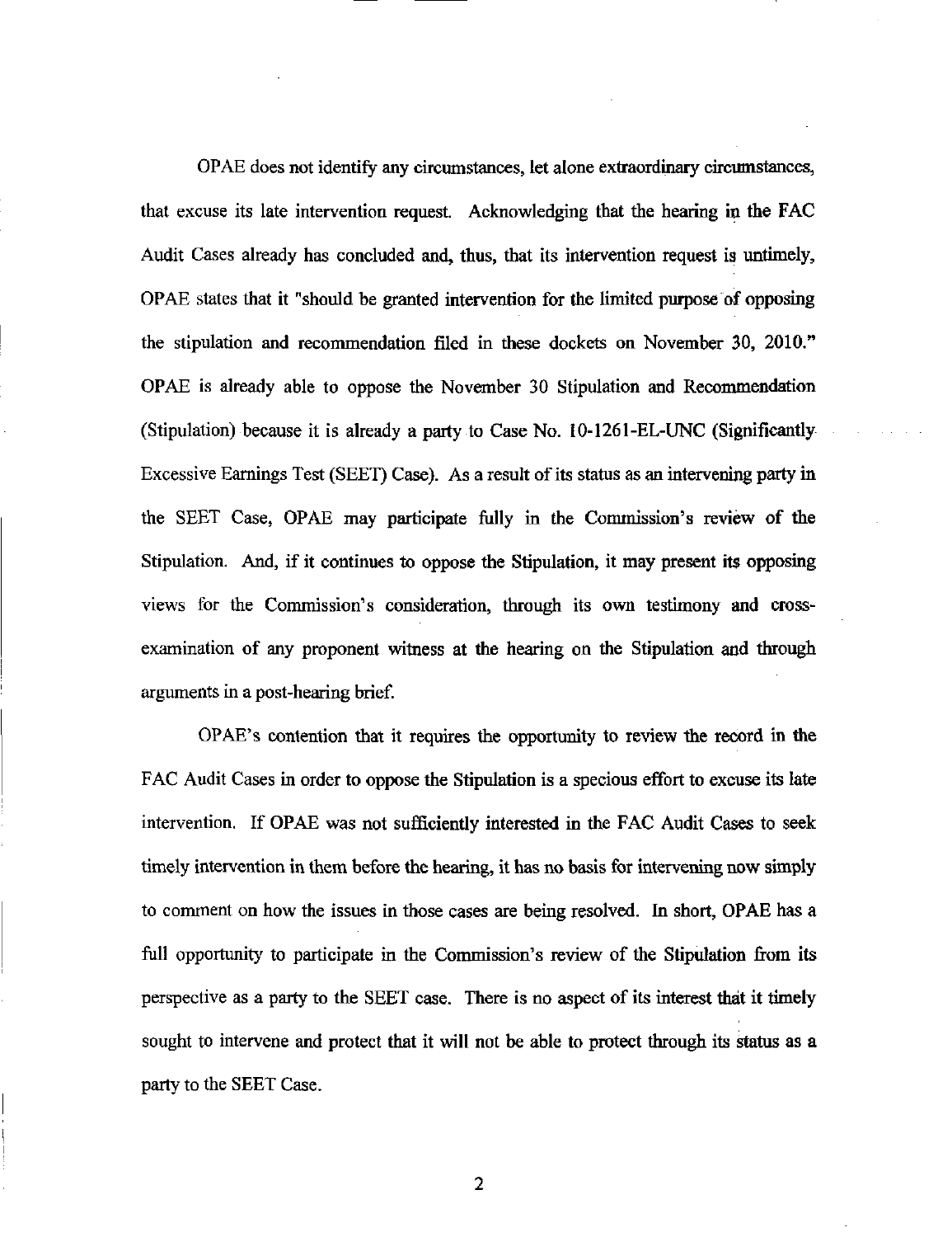Not only has the intervention deadline passed by nearly three-and-a-half months, all of the testimony has been filed, the evidentiary hearing has been completed and the parties have complete their post-hearing briefing. It would be distracting, disruptive and prejudicial, and bad precedent<sup>1</sup> to grant a new party intervention at this point in the proceedings. It would be an extraordinary remedy without any basis. In short, OPAE's request is excessively late and is supported with no substantive basis.

## **CONCLUSION**

The Commission should deny OPAE's tardy, unsubstantiated request for intervention in the FAC Audit Cases.

Respectfully submitted,

Steven T. Nourse Matthew J. Satterwhite Julie L. Atchison American Electric Power Corporation 1 Riverside Plaza, 29<sup>th</sup> Floor Columbus, Ohio 43215-2373 Telephone: (614) 716-1608 Facsimile: (614) 716-2950 stnourse@aep.com

Counsel for Columbus Southem Power Company and Ohio Power Company

 $^1$  OPAE references the Commission's granting of The Kroger Company's late intervention in the SEET Case as support for OPAE's late intervention in the FAC Cases. Given that AEP Ohio voluntarily withdrew its opposition to Kroger's intervention and did so as part of a larger compromise settlement of issues, Kroger's late intervention cannot serve as a precedent for OPAE's opposed late intervention in this case.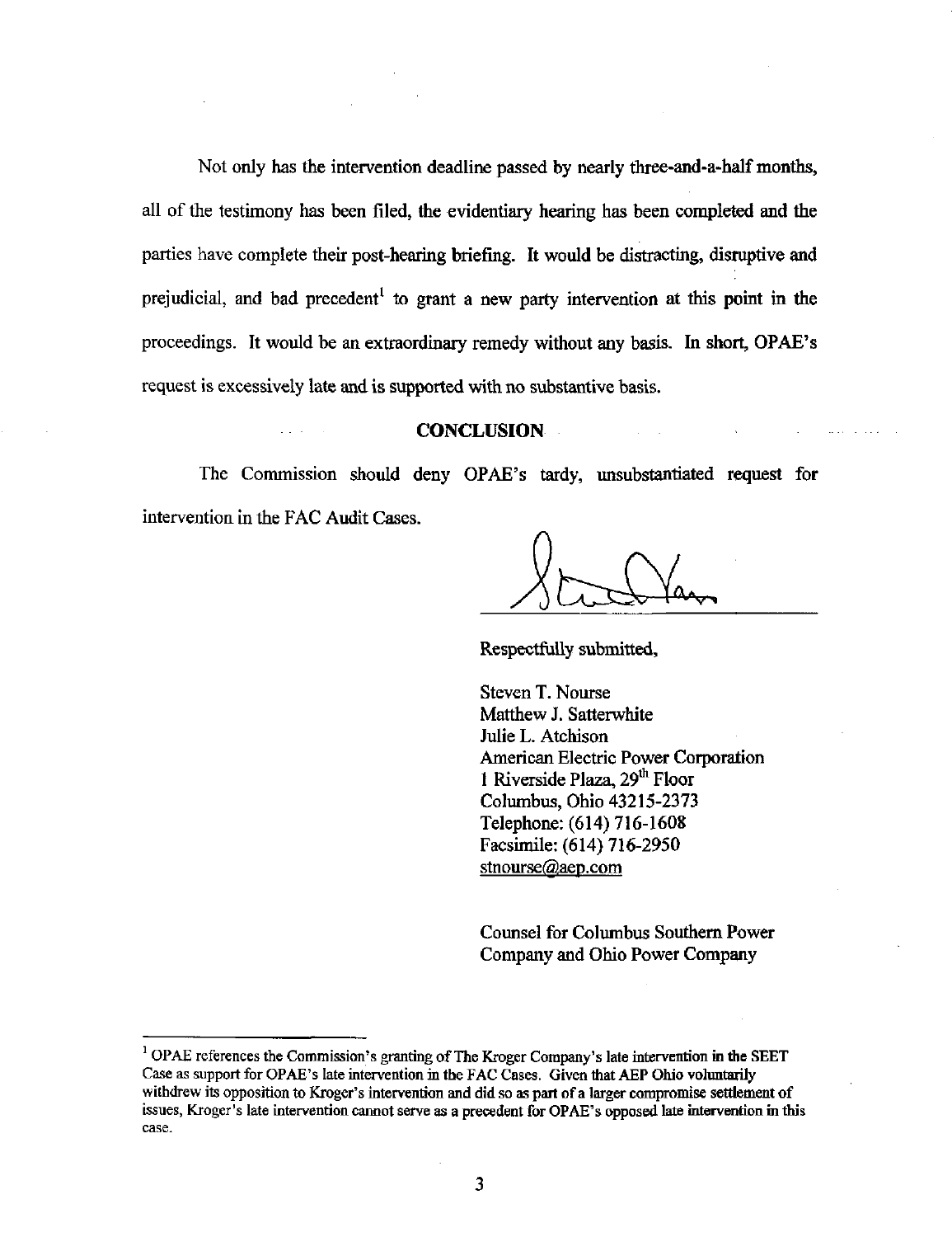## PROOF OF SERVICE

I certify that Columbus Southem Power Company's and Ohio Power Company's Memorandum in Opposition was served by First-Class U.S. Mail upon counsel for all parties of record identified below this

 $3<sup>rd</sup>$  day of December, 2010.

 $\lambda$   $\leftarrow$  ,  $\lambda$ 

Steven T. Nourse

Thomas W. McNamee Sarah J. Parrot Assistant Attorneys General Public Utilities Section 180 East Broad Street, 6th Floor Columbus, Ohio 43215-3793 [thomas.mcnamee@puc.state.oh.us](mailto:thomas.mcnamee@puc.state.oh.us)  [sarah.parrot@puc.state.oh.us](mailto:sarah.parrot@puc.state.oh.us) 

Samuel C, Randazzo Joseph M. Clark McNees Wallace & Nurick LLC 21 East State Street, 17th Floor Columbus, OH 43215 sam@mwncmh.com jclark@mwncmh.com

David C. Rinebolt Colleen L. Mooney Ohio Partners for Affordable Energy 231 West Lima Street Findlay, Ohio 45839-1793 drinebolt@ohiopartners.org [cmooney2@cQlumbus.rr.com](mailto:cmooney2@cQlumbus.rr.com) 

Joseph Maskovyak Ohio State Legal Services Association 555 Buttles Avenue Columbus, Ohio 43215-1137 [imaskovyak@ohiopovertvlaw.org](mailto:imaskovyak@ohiopovertvlaw.org) 

John W. Bentine Mark S. Yurich Matthew S. White Chester Wilcox & Saxbe LLP 65 East State Street, Suite 1000 Columbus, Ohio 43215 ibentine@cwslaw.com myurich@cv^law.com [mwhite@cwslaw.com](mailto:mwhite@cwslaw.com) 

David F. Boehm Michael L. Kurtz Boehm Kurtz & Lowry 36 East Seventh Street, Suite 1510 Cincinnati, Ohio 45202 [dboehm@BKLlawfirm.com](mailto:dboehm@BKLlawfirm.com)  [mkurtz@BKLlawfirm.com](mailto:mkurtz@BKLlawfirm.com) 

Michael R. Smalz Ohio Poverty Law Center 555 Buttles Avenue Columbus, Ohio 43215 [msmalz@ohiopovertvlaw.org](mailto:msmalz@ohiopovertvlaw.org) 

Richard Sites General Counsel & Senior Director of Health Policy Ohio Hospital Association 155 East Broad Street, 15th Floor Columbus, Ohio 43215-3620 [ricks@ohanet.org](mailto:ricks@ohanet.org)